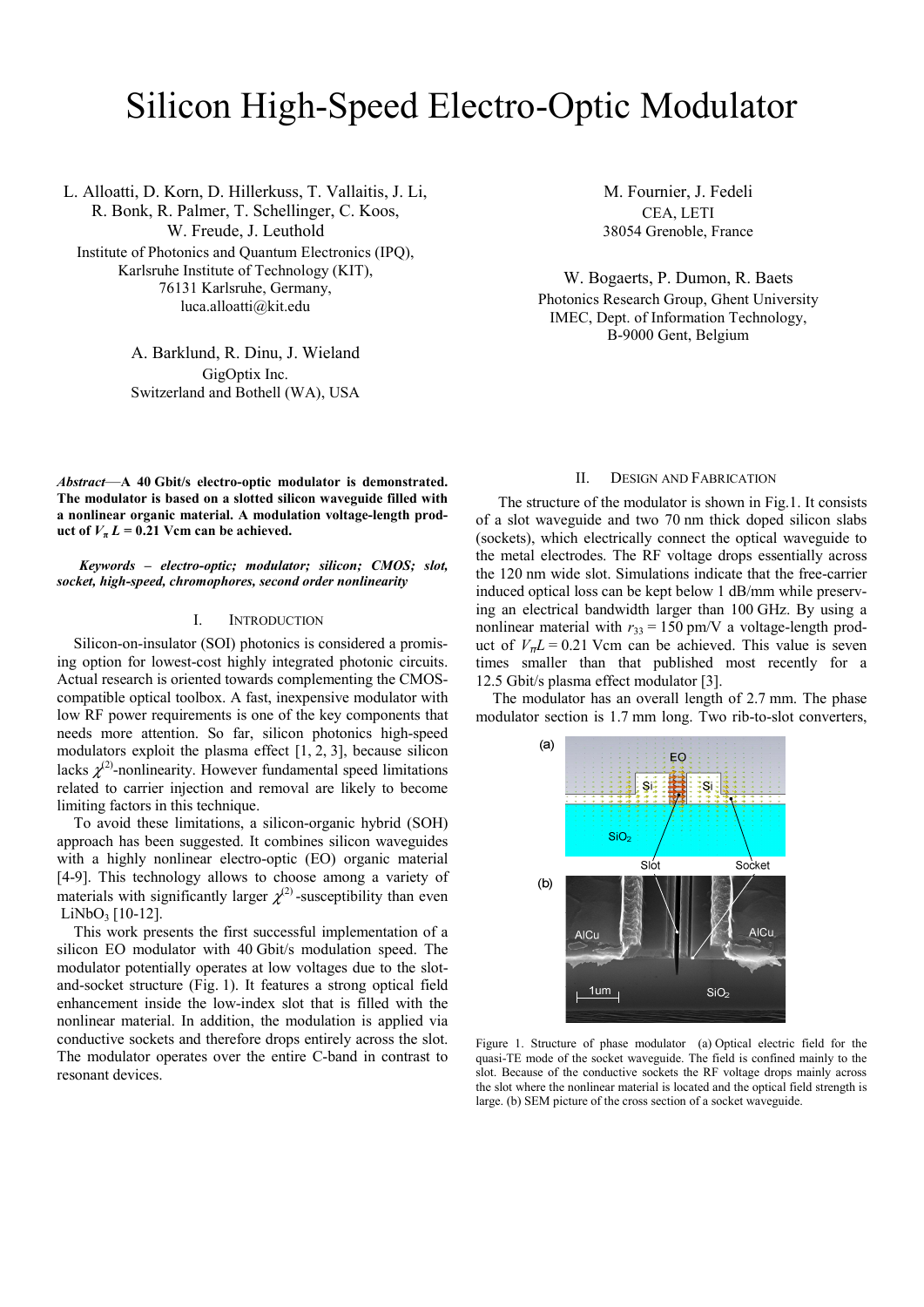

Figure 2. SEM image of a slot waveguide filled with the electro-optic material. The slot is completely filled.

two tapers and two grating couplers connect the phase modulator to external fibers. The wafer has been fabricated within the ePIXfab framework by CEA-LETI according to standard processes of the microelectronic industry. The silicon has been implanted with two different doses: A low dose for all optical regions (including the grating couplers), and a high dose for ensuring ohmic contact between the metal electrodes and the silicon sockets. The AlCu electrodes have been structured by means of an oxide hard mask, which had to be opened after metallization for filling the slot with the organic material. This process, which we are currently optimizing, increased the fiberto-fiber loss from 23 dB to 39 dB  $(2 \times 5$  dB of which are due to the grating couplers). The doping of all the optical regions explains the 23 dB insertion loss. We believe that by doping the phase shifter only and by improving the grating couplers a fiber to fiber loss below 10 dB is achievable.

The waveguides have been coated (Fig. 2) with an electrooptic organic material having a nominal electro-optic coefficient of  $r_{33} = 150$  pm/V [10]. The same material is currently used in the production line of GigOptix. The EO polymer has been poled at its glass-transition temperature by applying 12 V at the same electrodes used for modulation. The data presented in this paper correspond to an electro-optic coefficient of  $r_{33} = 3$  pm/V. In a similar device, but without RF electrodes, we achieved a nonlinearity of  $r_{33} = 14$  pm/V. We are currently working on improving the poling efficiency of the electrooptic material.

#### III. EXPERIMENTAL CHARACTERIZATION

#### *A. Frequency response*

For measuring the frequency response of the phase modulator we applied a sinusoidal voltage with frequencies between 15 GHz and 40 GHz. The chip was contacted with a groundsignal RF probe. The RF power at the probe input was kept constant to 10 dBm. The resulting phase modulation index η was determined by evaluating the power ratio between optical carrier and first optical sideband. The results are shown in Fig. 3. The variation of the modulation index is smaller than 13% over the entire modulation frequency range. This demonstrates the high-speed capability of our device. The modulator is also optically broadband: Fig.4 demonstrates a constant modulation index over the entire C-band.



Figure 3. Phase modulation index η as a function of the modulation frequency for a constant RF amplitude of 1 V. The phase modulation index varies less than 13 % showing high-speed capability.



Figure 4. Phase modulation index  $\eta$  as a function of wavelength. The phase modulation index is constant over more than the entire C-band. The modulation frequency (20 GHz) and amplitude are fixed.

### *B. Modulation with PRBS data*

For demonstrating the capabilities of the phase modulator, it was driven with a 42.7 Gbit/s data signal (PRBS length  $2^7$ –1). The device consists of the on-chip phase modulator, and an external delay-interferometer (DI) for converting phase modulation to amplitude modulation (Fig. 5). The measured signal quality is  $Q^2 = 12.7$  dB. A BER =  $2 \times 10^{-6}$  is measured using a 70 GHz photodiode and a 42.7 Gbit/s bit error ratio tester (BERT). This is well below the FEC threshold of  $2\times10^{-3}$ .



Figure 5. Characterization setup. 42.7 Gbit/s data is generated by a pulse pattern generator (PPG). The phase modulation produced by the DUT is converted to amplitude modulation by means of an external delay interferometer (DI).The signal is then detected using a pre-amplified receiver. A BER =  $2 \times 10^{-6}$  has been achieved.